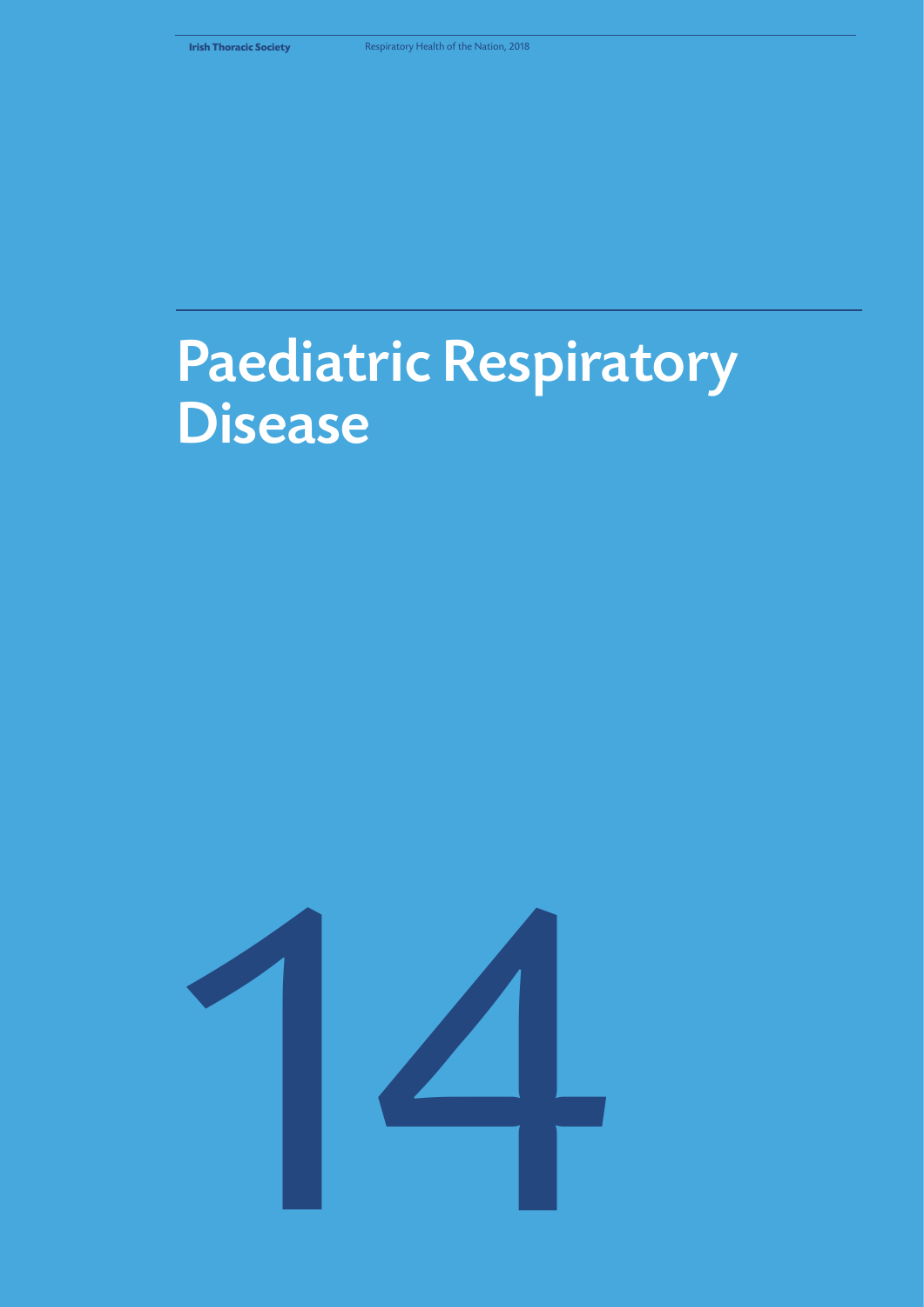# **Key Points**

- 25% of children's consultations with General Practitioners are for respiratory issues
- Acute respiratory infections (including those which are vaccine preventable) continue to be a significant burden on Irish children and Irish health services
- Congenital and perinatal respiratory diseases in terms of death and inpatient hospitalisation are most marked in those aged under 1 year of age
- Respiratory disease accounts for 31.9% of inpatient hospitalisations of those aged 0-4 years and 26.7% of those aged 0-15 years
- Asthma and cystic fibrosis are the chronic respiratory diseases which impact most on childhood

## **Background**

Respiratory problems account for 25% of all visits of children to General Practitioners (GPs)*<sup>1</sup>* . The two chronic respiratory conditions which most commonly affect children in Ireland are asthma (see chapter 6) and cystic fibrosis (CF) (see chapter 7).

Many of the acute respiratory diseases which affect children are of an infectious nature. Many are managed at home in the community. As a number of respiratory infections are notifiable diseases (see chapter 12), national incidence trend data is available. Although the notification numbers for some of these are an underestimate of the true incidence, such as Respiratory Syncytial Virus (RSV) and influenza, they can be used to monitor trends. A number of the notifiable diseases are vaccine preventable and are included in childhood immunisation programmes. Disease notification numbers serve to monitor the effectiveness of these programmes. For other respiratory infections including pneumonia (see chapter 5), and bronchiolitis, the situation on data is as for many diseases i.e. a reliance on mortality data and hospitalisation data.

Of particular importance in childhood are congenital and perinatal respiratory problems and conditions often linked with prematurity.

Bronchiolitis is usually the result of viral inflammation of the bronchioles. RSV infection - a notifiable disease in Ireland since 2012 - is one of the most common causes of bronchiolitis. Bronchiolitis is one of the major causes of hospital admissions in infants under 1 year of age. Other causative viruses for bronchiolitis are human meta-pneumovirus, rhinovirus, adenovirus, parainfluenza virus, enterovirus and influenza virus*<sup>1</sup>* .

Perinatal respiratory conditions, some of which have long term consequences, include respiratory distress of newborn (ICD-10 P22), congenital pneumonia (ICD-10 P23), neonatal aspiration syndromes (ICD-10 P24), air leak syndrome originating in the perinatal period (ICD-10 P25), pulmonary haemorrhage originating in the perinatal period (ICD-10 P26), chronic respiratory disease originating in the perinatal period (ICD-10 P27) (which includes broncho-pulmonary dysplasia (BPD)) and other respiratory conditions originating in the perinatal period (ICD-10 P28).

Primary ciliary dyskinesia (Kartagener Syndrome) (included in ICD-10 J98, Q89.35) is an inherited disorder characterised by specific defects of cilia which results in ineffective clearance of mucous secretions and inhaled particles. The main pulmonary complication is bronchiectasis. The incidence of the disease is low*<sup>1</sup>* . The numbers hospitalised or who die in Ireland each year with this condition are small. It is not discussed further in this chapter.

Congenital malformations of the respiratory system (ICD-10 Q32-34) include abnormalities of the thorax, the lung, the blood supply and the airways. The effects of congenital disorders of the respiratory tract are particularly seen during the first year of life. The incidence is low*<sup>1</sup>* .

Vaccinations are effective in preventing many childhood respiratory infections. Coverage of > 90/95% of children is usually required to achieve herd immunity. In 2016 the childhood immunisation programme in Ireland included, of relevance to the respiratory system, pertussis, measles, mumps, pneumococcus, H. influenza, meningococcus serogroup C and diphtheria. As noted in the chapter on Tuberculosis, BCG has not been available in Ireland since 2015.

In 2016 the immunisation uptakes at 12 and 24 months for both diphtheria (3 doses) and pertussis (3 doses) were 91% and 95%, for Hib (3 doses) 91% and 91%, for PCV2 at 24 months 91% and MMR (1 dose) 92% at 24 months*<sup>2</sup>* . There were regional variations in uptake. In addition to the childhood immunisation programme, influenza vaccination is recommended for children with specified chronic conditions. Both pertussis and influenza vaccination are recommended in pregnancy in part to protect the newborn child.

# **Incidence**

Table 12.1 in Chapter 12 shows the incidence of notifiable diseases of respiratory significance for the decade 2007-2016. Table 14.1 below shows the 2016 data as it relates to the paediatric population.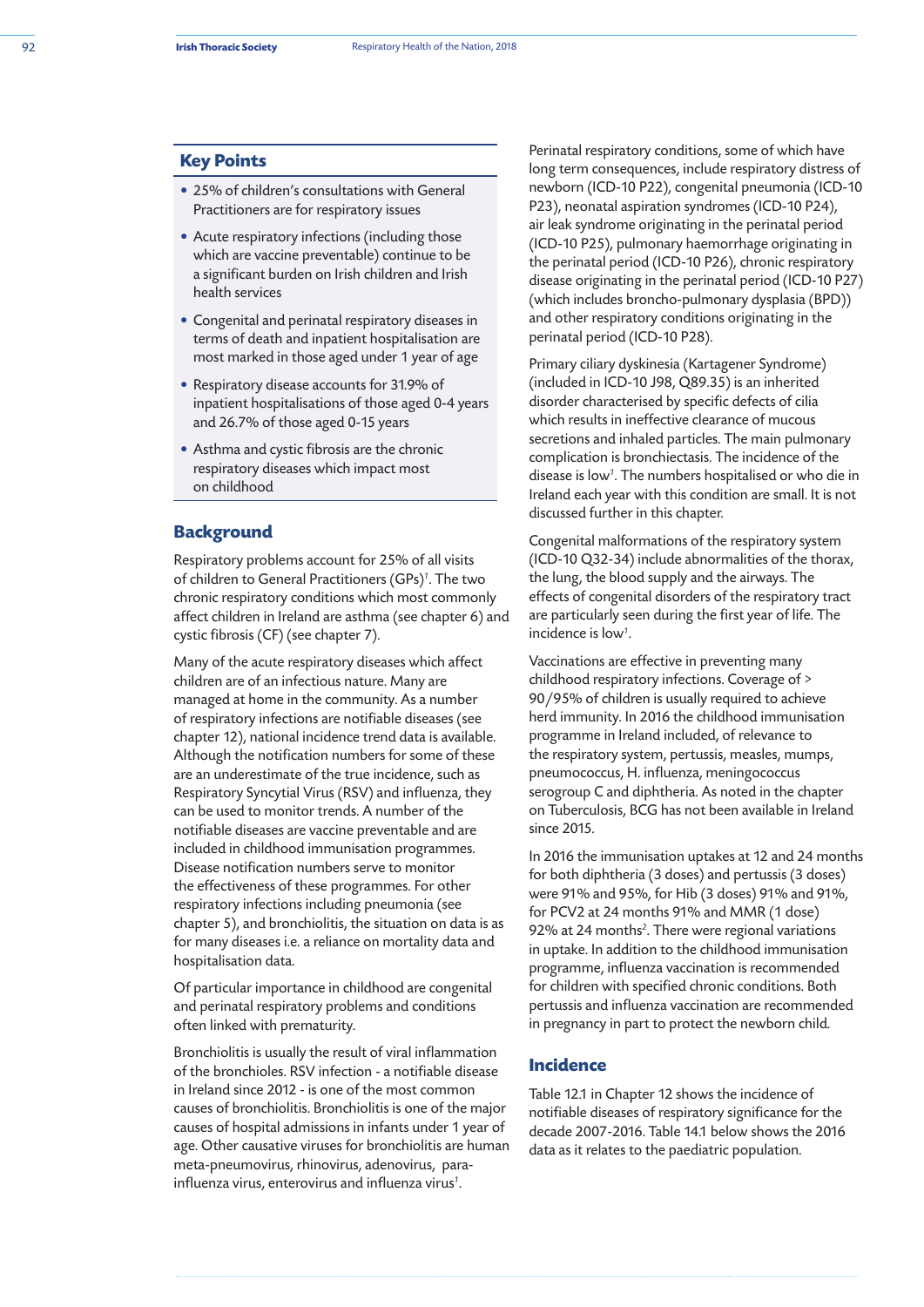#### **Table 14.1. Respiratory infectious diseases (notifiable): Paediatrics Age Group: 2016**

| 2016                                    | Total:<br>All ages | $0-4$ yrs<br>% of total | $5-9$ yrs<br>% of total | 10-14 yrs<br>% of total |
|-----------------------------------------|--------------------|-------------------------|-------------------------|-------------------------|
| *RSV                                    | 2690               | 2349 (87.3%)            | $35(1.3\%)$             | 22 (0.8%)               |
| **Streptococcus pneumonia<br>(invasive) | 381                | 42 (11%)                | $10(2.6\%)$             | < 5                     |
| Haemophilus Influenza<br>(Invasive)     | 58                 | $11(18.9\%)$            | < 5                     | < 5                     |
| Influenza                               | 4764               | 851 (17.7%)             | 461 (9.7%)              | $169(3.5\%)$            |
| <b>Tuberculosis</b>                     | 315                | < 5                     | $5(1.6\%)$              | $8(2.5\%)$              |
| Pertussis                               | 213                | 112 (52.6%)             | 18 (8.5%)               | $12(5.6\%)$             |
| <b>Measles</b>                          | 43                 | 14 (32.6%)              | $8(18.6\%)$             | < 5                     |

*Source: HPSC 2016 Annual Epidemiological Report. Health Protection Surveillance Centre (HPSC). HPSC (2017) 2 \*RSV made notifiable in 2012 \*\*EARSS pathogens not recorded on CIDR with the exception of Streptococcus pneumonia (figures since 1/7/15 refer only to confirmed cases).* 

#### **Table 14.2. Deaths from Respiratory Perinatal and Congenital causes 2007-2015**

|                                                                           | 2007-2009    | 2010-2012 | 2013-2015      |
|---------------------------------------------------------------------------|--------------|-----------|----------------|
| Respiratory distress of newborn (P22)                                     | 17           | 6         | 13             |
| Congenital Pneumonia (P23)                                                | 6            | 9         | 9              |
| Neonatal aspiration syndromes (P24)                                       | < 5          | < 5       | < 5            |
| Air leak syndrome originating in the perinatal period (P25)               | < 5          | < 5       | < 5            |
| Pulmonary Haemorrhage originating<br>in the perinatal period (P26)        | < 5          | 7         | $\overline{7}$ |
| Chronic Respiratory disease originating<br>in the perinatal period (P27)  | 6            | < 5       | < 5            |
| Other respiratory conditions originating<br>in the perinatal period (P28) | 16           | 24        | 6              |
| Congenital malformation of trachea and bronchus (Q32)                     | 5            | < 5       | < 5            |
| Congenital malformation of the lung (Q33)                                 | 11           | 7         | 9              |
| Other congenital malformation of the<br>respiratory system (Q34)          | $\mathbf{0}$ | < 5       | < 5            |

*Source: Central Statistics Office (CSO) Vital Statistics3*

Of the 470 paediatric (0-14years) confirmed cases of influenza in the 2016/2017 season, 268 (57%) were hospitalised (Note: table 14.1 above refers to calendar year 2016). Over 69% (185) of the latter were aged 0-4 years with 27% (74) aged less than 1 year of age. Of the hospitalised cases, 49 % had a risk factor, which most commonly was chronic respiratory disease. The majority of those hospitalised who had an underlying risk were unvaccinated (88%)*<sup>2</sup>* . For pneumonia and acute lower respiratory infection (unspecified) see chapter 5.

# **Prevalence**

For the chronic respiratory diseases of childhood such as asthma and cystic fibrosis, prevalence is the measure of interest. See chapters for Asthma (chapter 6) and Cystic Fibrosis (chapter 7).

# **Mortality**

In Ireland the number of children who die each year from a respiratory disease is relatively small. In terms

of the notifiable and vaccine preventable respiratory diseases (chapter 12) where deaths occurred in recent years in the paediatric age group, they were less than 5 in number. They are not discussed further here.

As deaths from perinatal causes (ICD-10 P22-P28) and congenital malformations of the respiratory system (ICD-10 Q32-34) were relatively few, deaths in three year periods (2007-2015) are shown in the table above. All of those with perinatal codes died under 1 year of age. All but 5 of those with congenital malformations codes who died were under 1 year of age.

In terms of deaths aged under 15 years of age from what are termed Diseases of the Respiratory system (ICD 10: J00-J99), deaths have been combined into 3 year periods for 2007-2015 plus provisional 2016 data as a single year as shown overleaf.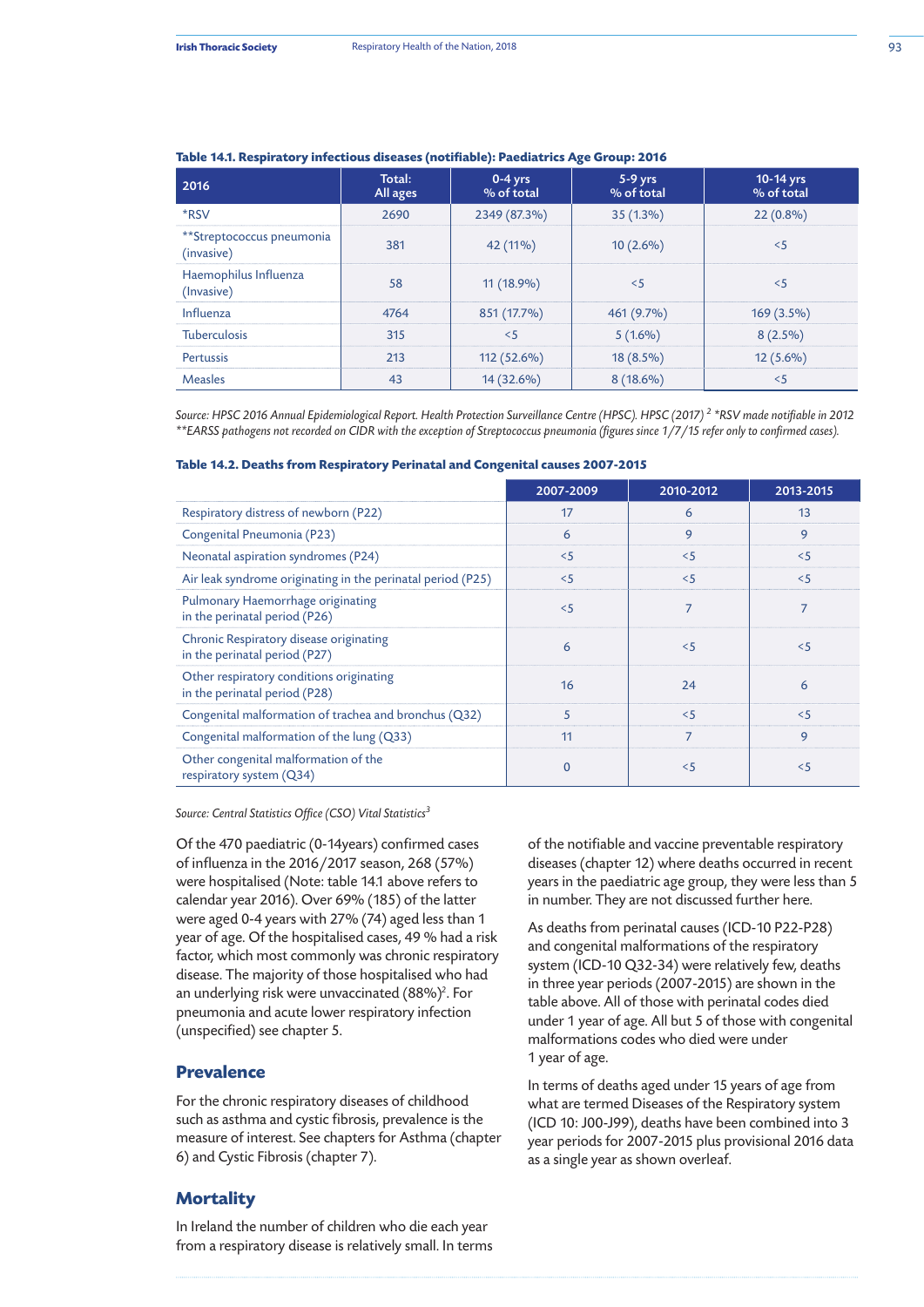#### **Table 14.3. Deaths: Respiratory system (J00-99) Age < 15 years. 2007-2016**

| Age category | 2007-2009 | 2010-2012 | 2013-2015 | 2016* |
|--------------|-----------|-----------|-----------|-------|
| $0-14$ years | 14        | IJ        | 18        |       |
| $0-4$ years  |           |           | 10        |       |
| 5-14years    |           |           |           |       |

*Source: Public Health Information System (PHIS)4 \* Provisional data for 2016*

#### **Table 14.4. Prevalence of respiratory medication use in the GMS population, 2016, age 0-15 years**

|               | <b>Population with GMS</b><br>coverage |          |          |              |          | <b>Estimate of prevalence of respiratory medication use (%)</b> |  |
|---------------|----------------------------------------|----------|----------|--------------|----------|-----------------------------------------------------------------|--|
|               | Male %                                 | Female % | Male $%$ | 95% CI       | Female%  | 95% CI                                                          |  |
| $0-4$ vrs     | 28%                                    | 27%      | 26.4%    | 26.0 to 26.8 | 21.4%    | 21.0 to 21.8                                                    |  |
| $5-11$ yrs    | 35%                                    | 35%      | 22.6%    | 22.3 to 22.8 | $17.2\%$ | 17.0 to 17.5                                                    |  |
| $12 - 15$ yrs | 29%                                    | 29%      | 21.7%    | 21.3 to 22.1 | 17.3%    | 16.9 to 17.7                                                    |  |

*Source: Hurley, E (2018). An analysis of medication use for respiratory disease amongst those with GMS eligibility (2015 - 2016) - a focus on Chronic Obstructive Pulmonary Disease (COPD)5 .* 





*Source: HIPE 2009-2016. All hospitals reporting data to HIPE. Note: ICD 10 codes used for "perinatal and congenital respiratory conditions" are detailed in the section on Background.*



#### **Figure 14.2. Percentage of inpatient hospitalisations by disease group, 2016 (0-15 years)**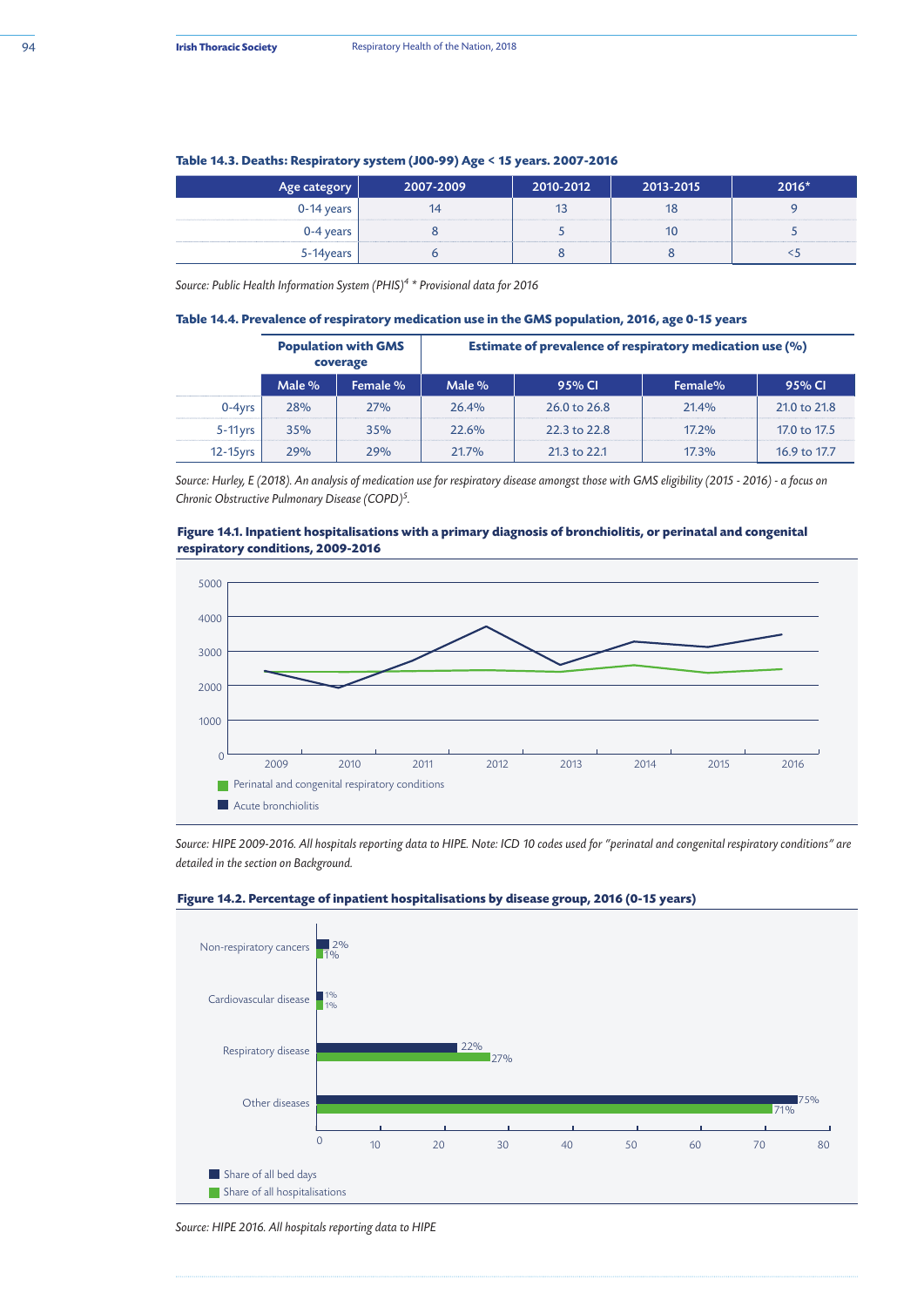

**Figure 14.3. Percentage of inpatient hospitalisations by respiratory condition, 2016 (0-15 years)**

*Source: HIPE 2016. All hospitals reporting data to HIPE*

#### **Impact on Health Services**

Data on many respiratory paediatric diseases are not available at national level for children with full medical cards, those with GP only cards or those who are private patients. This is also true for those who attend GP out of hours services, those who attend Emergency Departments and those who attend hospital Outpatient Departments for their respiratory condition. Inpatient or day case data is only available from HIPE reporting publicly funded hospitals. The majority of acute respiratory infections in children are dealt with in the community.

# **Respiratory medication use**

In terms of respiratory medication use, of children with a full GMS card for the entire calendar year, over one fifth of boys filled at least one prescription for a respiratory medication in 2016. For females the figure was slightly less (see table 14.4)*<sup>5</sup>* .

#### **Impact on Hospitals**

Figure 14.1 above shows trends in inpatient hospitalisations over the years 2009-2016 for both bronchiolitis and perinatal and congenital respiratory conditions. In 2016, all hospitalisations for perinatal and congenital respiratory conditions were in those aged 0-15 years and similarly, 99% of those with acute bronchiolitis. Figure 14.1 shows evidence of an increasing impact of acute bronchiolitis during this period.

Looking at the inpatient hospitalisation data for 2016 alone, 26.7% of all hospitalisations for children (0-15 years) were for respiratory disease (this excludes most acute infectious notifiable and/or vaccine preventable diseases) accounting for 21.7% of all inpatient bed days for that age group (see figure 14.2 and table 14.5). The figures for those aged just 0-4 years was 31.9% and 23.0% respectively.

The impact of specific respiratory diseases is shown in table 14.5 and figure 14.3. For discussion of specific respiratory diseases such as asthma, CF, pneumonia see relevant chapters.

In 2016, respiratory disease accounted for 32% of inpatient hospitalisations and 23% of inpatient bed days among those aged 0-4 years as shown in figure 14.4.

The specific respiratory conditions and their bed day usage for those aged 0-4 years are shown in figure 14.5 and table 14.6.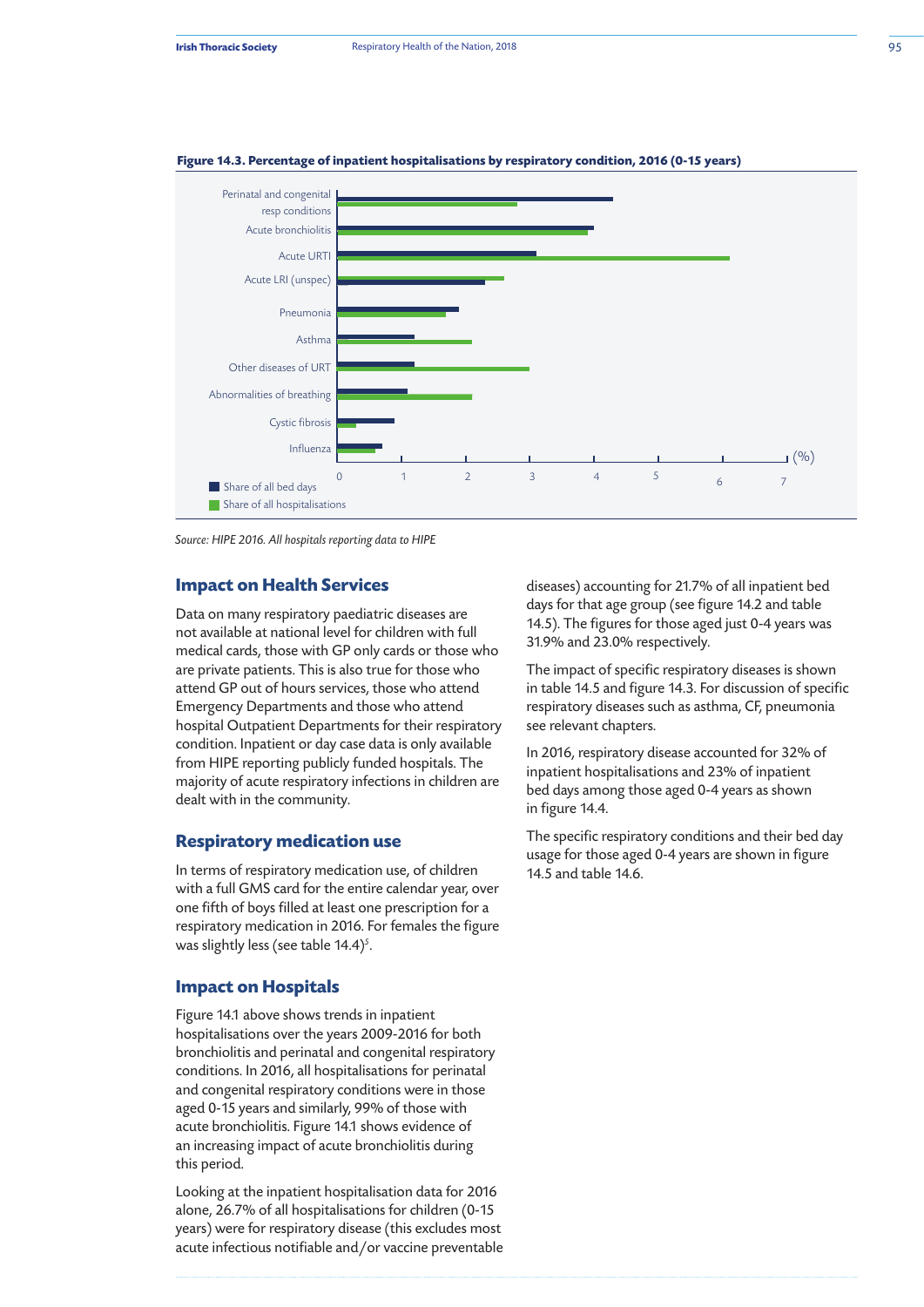|                                                                                        | <b>Hospitalisations</b> |                                         | <b>Bed Days</b> |                                 |
|----------------------------------------------------------------------------------------|-------------------------|-----------------------------------------|-----------------|---------------------------------|
|                                                                                        | <b>Number</b>           | <b>Share of all</b><br>hospitalisations | <b>Number</b>   | <b>Share of all</b><br>bed days |
| All causes                                                                             | 87,749                  |                                         | 294,701         |                                 |
| Respiratory disease                                                                    | 23,422                  | 26.7%                                   | 64,078          | 21.7%                           |
| Cardiovascular disease                                                                 | 1,128                   | 1.3%                                    | 3,539           | 1.2%                            |
| Non-respiratory cancers                                                                | 1,218                   | 1.4%                                    | 5,768           | 2.0%                            |
| Other diseases                                                                         | 61,981                  | 70.6%                                   | 221,316         | 75.1%                           |
| <b>Respiratory disease</b>                                                             | <b>Number</b>           | Share of resp<br>hospitalisations       | <b>Number</b>   | Share of resp bed<br>days       |
| <b>Acute URTI</b>                                                                      | 5,324                   | 22.7%                                   | 9,018           | 14.1%                           |
| Acute bronchiolitis                                                                    | 3,445                   | 14.7%                                   | 11,820          | 18.4%                           |
| Other diseases of URT                                                                  | 2,659                   | 11.4%                                   | 3,404           | 5.3%                            |
| Perinatal and congenital resp<br>conditions                                            | 2,468                   | 10.5%                                   | 12,652          | 19.7%                           |
| Acute lower respiratory infection                                                      | 2,325                   | 9.9%                                    | 6,725           | 10.5%                           |
| Asthma                                                                                 | 1,885                   | 8.0%                                    | 3,599           | 5.6%                            |
| Abnormalities of breathing                                                             | 1,848                   | 7.9%                                    | 3,277           | 5.1%                            |
| Pneumonia                                                                              | 1,508                   | 6.4%                                    | 5,717           | 8.9%                            |
| Sleep apnoea                                                                           | 588                     | 2.5%                                    | 789             | 1.2%                            |
| Influenza                                                                              | 496                     | 2.1%                                    | 1,953           | 3.0%                            |
| <b>Cystic fibrosis</b>                                                                 | 300                     | 1.3%                                    | 2,666           | 4.2%                            |
| Cough                                                                                  | 224                     | 1.0%                                    | 356             | 0.6%                            |
| Other diseases of the respiratory<br>system                                            | 125                     | 0.5%                                    | 438             | 0.7%                            |
| <b>COPD</b>                                                                            | 50                      | 0.2%                                    | 190             | 0.3%                            |
| Acute bronchitis                                                                       | 41                      | 0.2%                                    | 111             | 0.2%                            |
| Pneumonitis due to solids and liquids                                                  | 38                      | 0.2%                                    | 376             | 0.6%                            |
| Other diseases of the pleura                                                           | 23                      | 0.1%                                    | 105             | 0.2%                            |
| Suppurative and necrotic<br>conditions of LRT                                          | 23                      | 0.1%                                    | 259             | 0.4%                            |
| <b>Tuberculosis</b>                                                                    | 19                      | 0.1%                                    | 108             | 0.2%                            |
| Respiratory failure                                                                    | 11                      | 0.0%                                    | 275             | 0.4%                            |
| Idiopathic pulmonary fibrosis                                                          | 7                       | 0.0%                                    | 26              | 0.0%                            |
| Postprocedural respiratory disorders,<br>not elsewhere classified                      | $\overline{7}$          | 0.0%                                    | 115             | 0.2%                            |
| Pulmonary vascular diseases<br>(excl embolism)                                         | < 5                     | 0.0%                                    | 89              | 0.1%                            |
| Lung diseases due to external agents<br>(excl pneumonitis due to solids<br>er liquids) | < 5                     | 0.0%                                    | 8               | 0.0%                            |
| Sarcoidosis                                                                            | < 5                     | 0.0%                                    | < 5             | 0.0%                            |

# **Table 14.5. Inpatient hospitalisations and bed days, 2016 (0-15 years)**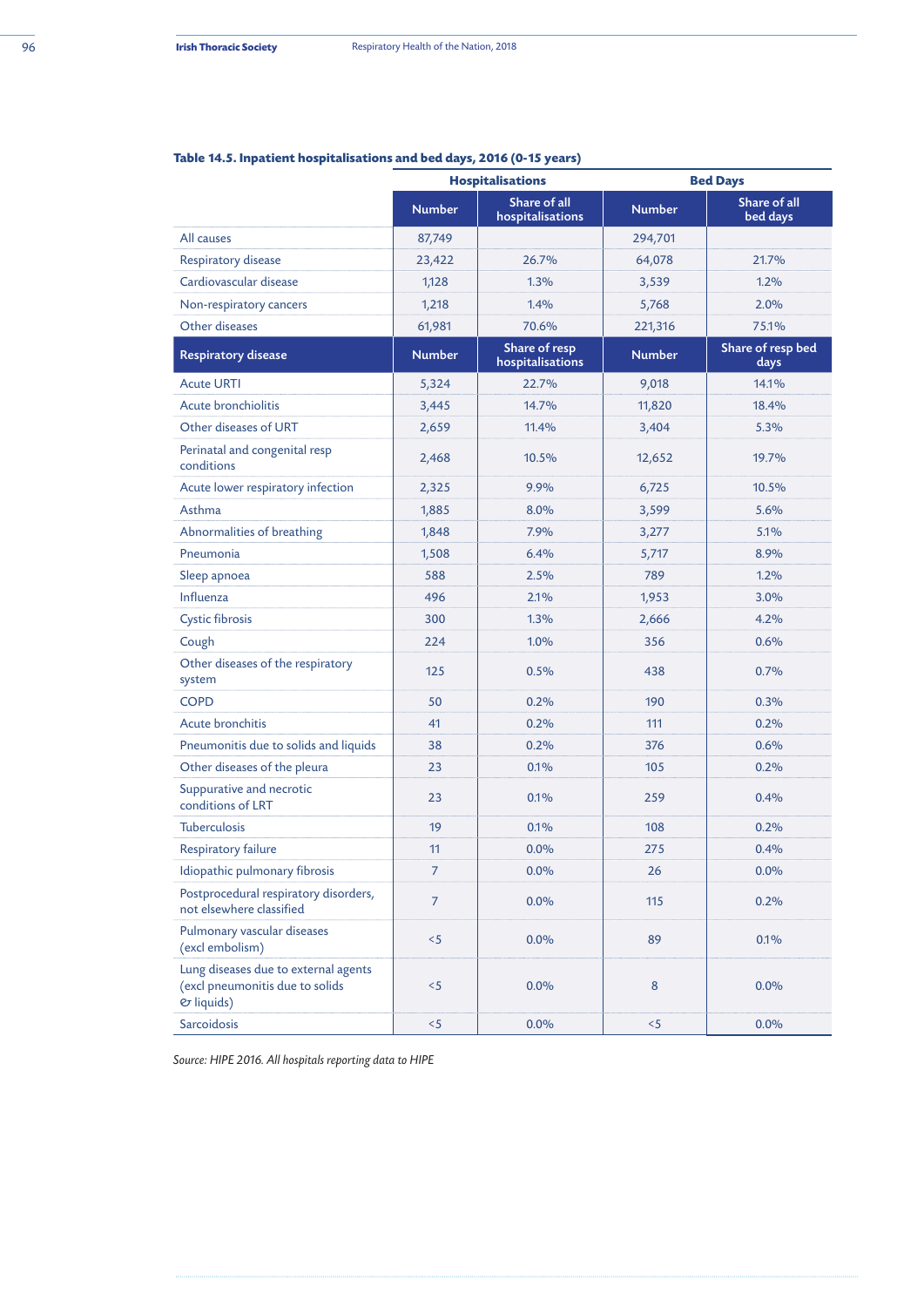

# **Figure 14.4. Percentage of inpatient hospitalisations by disease group, 2016 (0-4) years**





*Source: HIPE 2016. All hospitals reporting data to HIPE*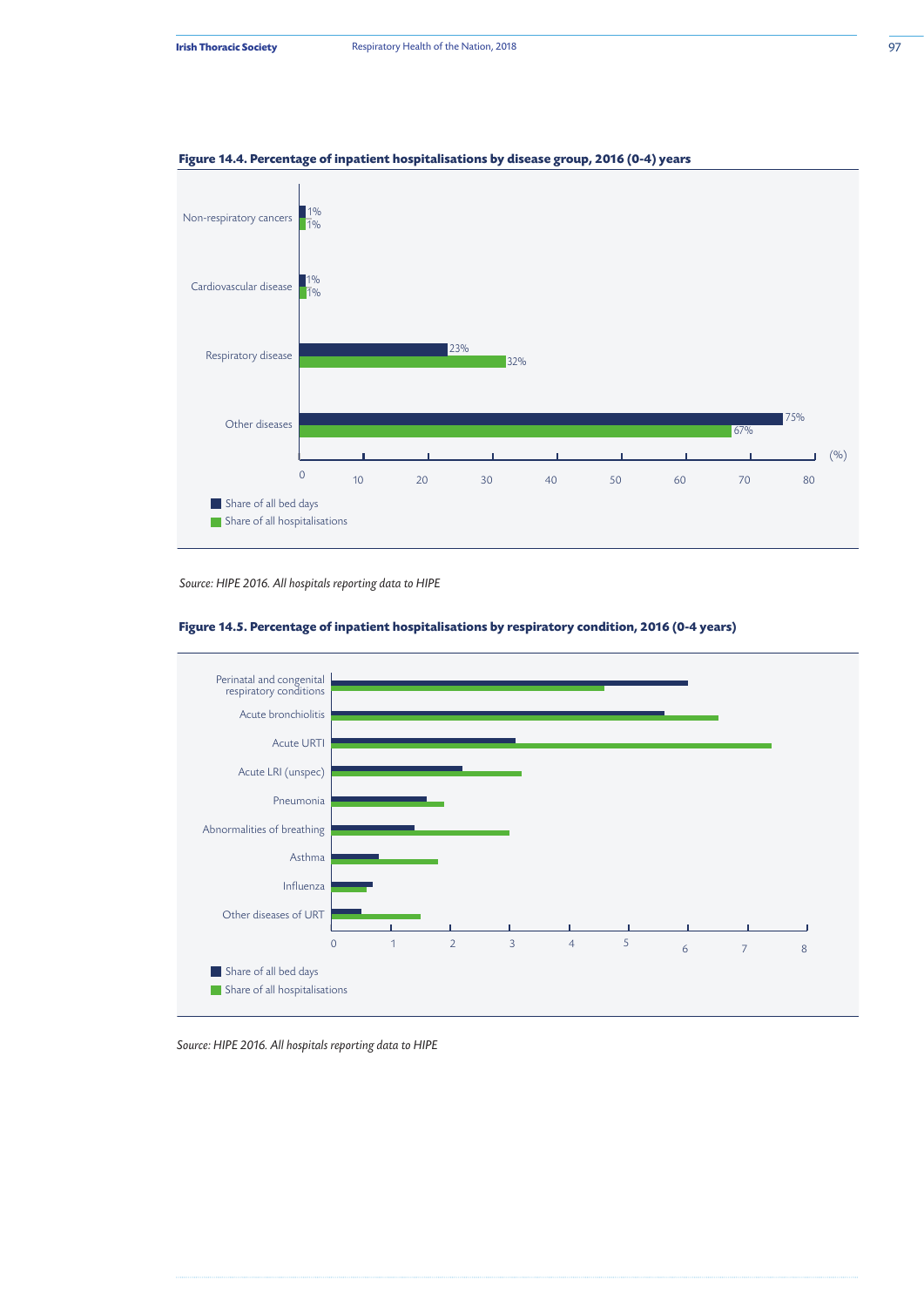|                                                                                       | <b>Hospitalisations</b> |                                         | <b>Bed days</b> |                                 |
|---------------------------------------------------------------------------------------|-------------------------|-----------------------------------------|-----------------|---------------------------------|
|                                                                                       | <b>Number</b>           | <b>Share of all</b><br>hospitalisations | <b>Number</b>   | <b>Share of all</b><br>bed days |
| All causes                                                                            | 53,025                  |                                         | 211,091         |                                 |
| Respiratory disease                                                                   | 16,893                  | 31.9%                                   | 48,620          | 23.0%                           |
| Cardiovascular disease                                                                | 292                     | 0.6%                                    | 1,844           | 0.9%                            |
| Non-respiratory cancers                                                               | 564                     | 1.1%                                    | 2,805           | 1.3%                            |
| Other diseases                                                                        | 35,276                  | 66.5%                                   | 157,822         | 74.8%                           |
| <b>Respiratory disease</b>                                                            | <b>Number</b>           | Share of resp<br>hospitalisations       | <b>Number</b>   | Share of resp<br>bed days       |
| <b>Acute URTI</b>                                                                     | 3,933                   | 23.3%                                   | 6,639           | 13.7%                           |
| <b>Acute bronchiolitis</b>                                                            | 3,431                   | 20.3%                                   | 11,746          | 24.2%                           |
| Perinatal and congenital respiratory<br>conditions                                    | 2,465                   | 14.6%                                   | 12,644          | 26.0%                           |
| Acute lower respiratory infection<br>(unspec)                                         | 1,689                   | 10.0%                                   | 4,657           | 9.6%                            |
| Abnormalities of breathing                                                            | 1,585                   | 9.4%                                    | 2,850           | 5.9%                            |
| Pneumonia                                                                             | 1,009                   | 6.0%                                    | 3,395           | 7.0%                            |
| Asthma                                                                                | 929                     | 5.5%                                    | 1,644           | 3.4%                            |
| Other diseases of URT                                                                 | 806                     | 4.8%                                    | 1,103           | 2.3%                            |
| Influenza                                                                             | 340                     | 2.0%                                    | 1,442           | 3.0%                            |
| Sleep apnoea                                                                          | 277                     | 1.6%                                    | 424             | 0.9%                            |
| Cough                                                                                 | 163                     | 1.0%                                    | 271             | 0.6%                            |
| Other diseases of the respiratory<br>system                                           | 82                      | 0.5%                                    | 289             | 0.6%                            |
| <b>Cystic fibrosis</b>                                                                | 43                      | 0.3%                                    | 336             | 0.7%                            |
| <b>COPD</b>                                                                           | 32                      | 0.2%                                    | 73              | 0.2%                            |
| Acute bronchitis                                                                      | 32                      | 0.2%                                    | 87              | 0.2%                            |
| Pneumonitis due to solids and liquids                                                 | 20                      | 0.1%                                    | 278             | 0.6%                            |
| Suppurative and necrotic conditions of<br>the lower respiratory tract                 | 19                      | 0.1%                                    | 205             | 0.4%                            |
| <b>Tuberculosis</b>                                                                   | 9                       | 0.1%                                    | 36              | 0.1%                            |
| Respiratory failure                                                                   | 9                       | 0.1%                                    | 246             | 0.5%                            |
| Other diseases of the pleura                                                          | 6                       | 0.0%                                    | 34              | 0.1%                            |
| Idiopathic pulmonary fibrosis                                                         | 6                       | 0.0%                                    | 25              | 0.1%                            |
| Postprocedural respiratory disorders,<br>not elsewhere classified                     | 5                       | 0.0%                                    | 110             | 0.2%                            |
| Pulmonary vascular diseases (other<br>than pulmonary embolism)                        | < 5                     | 0.0%                                    | 84              | 0.2%                            |
| Lung diseases due to external<br>agents (excl pneumonitis due to<br>solids & liquids) | < 5                     | 0.0%                                    | < 5             | 0.0%                            |

# **Table 14.6. inpatient hospitalisations and bed days, 2016 (0-4 years inclusive)**